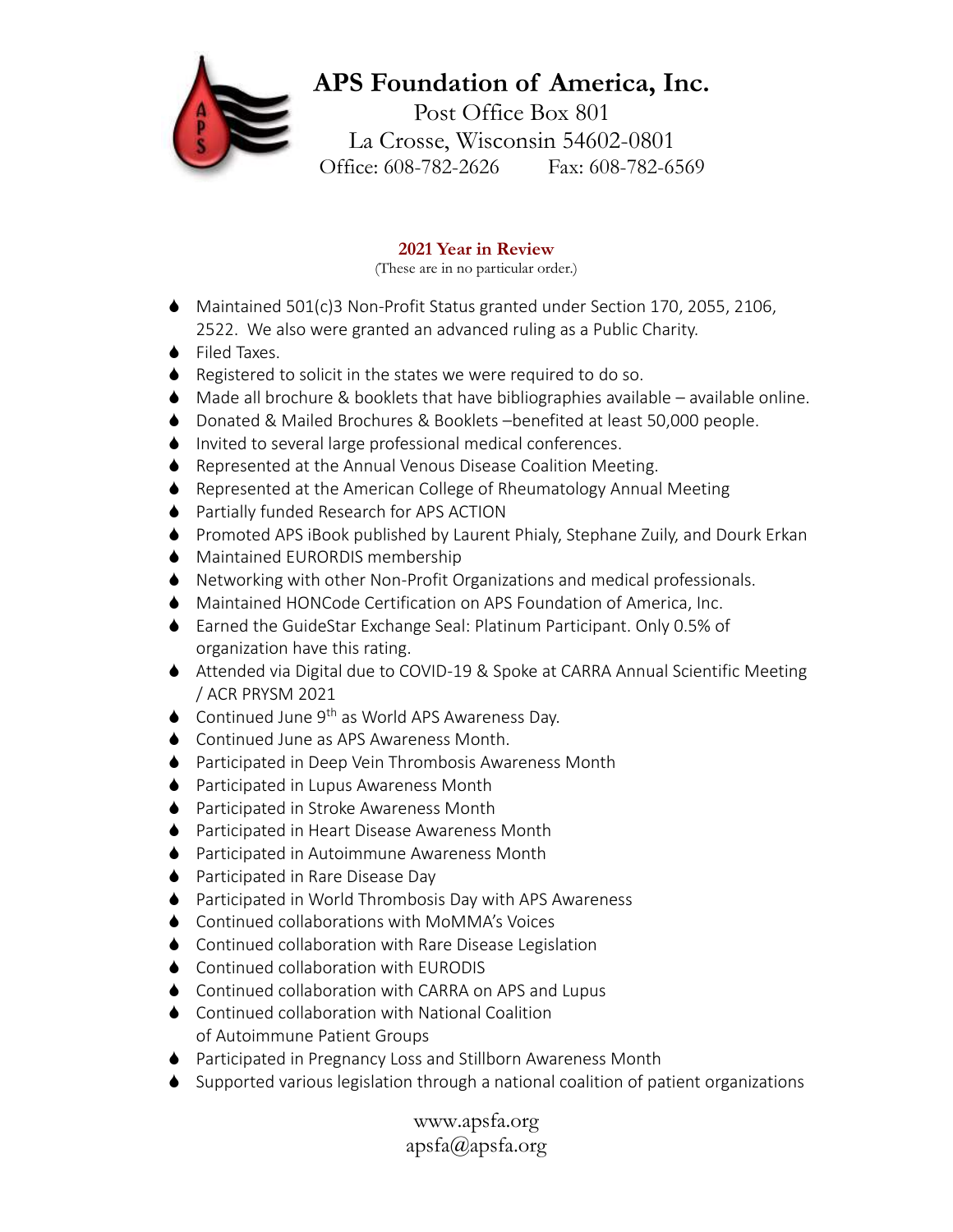- Attended National Coalition of Autoimmune Patient Groups Meeting in September hosted by American Autoimmune. (Topic: COVID-19 Vaccines)
- ♦ Invited to and Participated in Chat with Thrombosis Experts, Medscape & Everyday Health on World Thrombosis Day
- Attended & Hosted a Booth the Inaugural Autoimmune Summit presented by the Autoimmune Association
- ♦ Collaborative work with Stago Diagnostics
- APSFA Medical Advisors posted COVID-19 Vaccine Statement
- ♦ Started publishing Constant Contact Newsletter News Briefs
- ◆ Launched press releases benefited at least 500,000 people.
- Launched Radio Public Service Announcements benefited at least 2,000,000.
- ♦ Donated \$14,000 to APS ACTION for their ongoing needs in research.
- Shared reputable articles pertaining to APS at lay and professional level, as well as disease related such as DVT, PE, stroke, Raynaud's for example.
- Shared reputable disease prevention articles.
- ♦ Shared inspiration and motivational posts.
- Maintained Twitter Account. Followers: 2,466 Average Tweet Impressions per month: 14,952
- Maintained Instagram Account. Followers: 1,837 Average Reach: 1,042
- Maintained Pinterest Account. Followers: 494
- Maintained Facebook Business Account. Likes: 10,475 Follows: 10,696 Average Reach: 19,050
- Maintained Facebook Support Group: Number of Participants: 2,211
- Maintained LinkedIn Group: Follows: 154
- **▲** Fundraisers:
	- o Facebook Gift Shoppe
	- o AmazonSmile
	- o Giving Tuesday
	- o CafePress
	- o Amazon Shop
	- o Zazzle
	- o Individual Fundraisers by Volunteers and Supporters
- $\blacklozenge$  Made Press in 21 different media venues that we are aware of  $-$  at least 5 million people benefited
	- o House, MD "Instant Karma" (original air date, 10/15/09) benefited at least 16,000,000 people.
	- o Mystery Diagnosis "Falling Through the Cracks" (re- aired several times, original air date, 3/6/2006) - unknown how many people benefited
	- o Travelers on Netflix, Season 2, Episode 9
	- o The Beatles Network (APS Awareness month worldwide awareness.) unknown how many people benefited
	- o Dr. Oz, MD
	- o The Good Doctor
	- o Pregnancy loss [delayed dreams, the strength to fight, and future hope](https://www.medicalnewstoday.com/articles/through-my-eyes-pregnancy-loss-delayed-dreams-the-strength-to-fight-and-future-hope)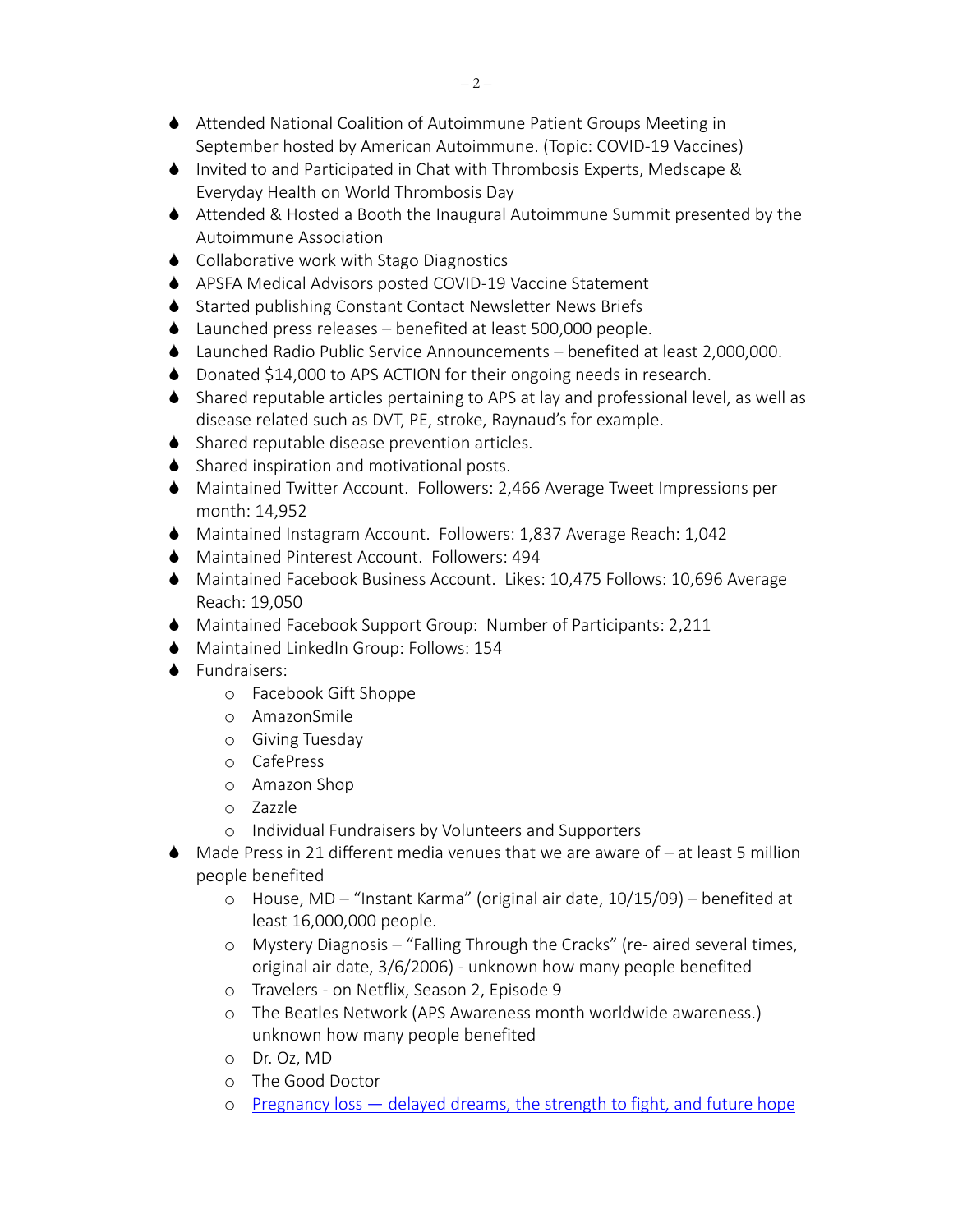- o [Antiphospholipid Syndrome \(APS\) Patient Story](https://youtu.be/B6qPRciOADs)
- o [Never say die: Woman vows to keep on trying after losing](https://www.standardmedia.co.ke/health/health-science/article/2001404932/never-say-die-woman-vows-to-keep-on-trying-after-losing-8-babies) 8 babies
- o Sitti Navarro is [pregnant with baby number 2!](https://www.gmanetwork.com/entertainment/showbiznews/news/76158/sitti-navarro-is-pregnant-with-baby-number-2/story)
- o ['How could this happen to a baby?': Cape Town mom on how her eight](https://www.news24.com/you/News/Local/how-could-this-happen-to-a-baby-cape-town-mom-on-how-her-eight-month-old-suffered-a-stroke-20210416)[month-old suffered a stroke](https://www.news24.com/you/News/Local/how-could-this-happen-to-a-baby-cape-town-mom-on-how-her-eight-month-old-suffered-a-stroke-20210416)
- o [Car dealership raising funds to help with medical expenses of employee hit](https://www.campbellrivermirror.com/community/car-dealership-raising-funds-to-help-with-medical-expenses-of-employee-hit-by-a-stroke/)  [by a stroke caused by APS](https://www.campbellrivermirror.com/community/car-dealership-raising-funds-to-help-with-medical-expenses-of-employee-hit-by-a-stroke/)
- o [Deceived from Within: Living with APS and Lupus](https://smile.amazon.com/Deceived-Within-Living-Aps-Lupus/dp/1663222932)
- o APS Foundation [of America takes aim at the antiphospholipid knowledge](https://www.healio.com/news/rheumatology/20200228/aps-foundation-of-america-takes-aim-at-the-antiphospholipid-knowledge-gap)  [gap](https://www.healio.com/news/rheumatology/20200228/aps-foundation-of-america-takes-aim-at-the-antiphospholipid-knowledge-gap)
- o [Nadine Samonte, husband expecting a baby girl](https://news.abs-cbn.com/entertainment/08/25/21/nadine-samonte-husband-expecting-a-baby-girl)
- o [Carrie Ann Inaba Has Temporarily Left 'The Talk' to Manage Her](https://news.yahoo.com/news/carrie-ann-inaba-temporarily-left-165000073.html)  [Autoimmune Conditions APS](https://news.yahoo.com/news/carrie-ann-inaba-temporarily-left-165000073.html)
- o [Woman gives birth to her own nephew after becoming surrogate mum for](https://www.mirror.co.uk/news/us-news/woman-gives-birth-nephew-after-24933644)  [her sister](https://www.mirror.co.uk/news/us-news/woman-gives-birth-nephew-after-24933644)
- o [Top 10 Points Patients Should Know About the Potential Role of](https://business.facebook.com/latest/posts/published_posts) the Gut [Microbiome in Antiphospholipid Syndrome](https://business.facebook.com/latest/posts/published_posts)
- o [San Antonio woman with rare clotting disorder](https://www.ksat.com/news/local/2021/08/13/san-antonio-woman-with-rare-clotting-disorder-awaits-covid-19-booster-approval-for-immunocompromised/) awaits COVID-19 booster [approval for immunocompromised](https://www.ksat.com/news/local/2021/08/13/san-antonio-woman-with-rare-clotting-disorder-awaits-covid-19-booster-approval-for-immunocompromised/)
- o [Top 10 Series: Pediatric Antiphospholipid Syndrome](https://www.hss.edu/conditions_top-ten-points-pediatric-antiphospholipid-syndrome.asp)
- o [Mirriam shares Joy of having 'miracle babies' after 40](https://www.philstar.com/entertainment/2021/10/31/2137845/mirriam-shares-joy-having-miracle-babies-after-40)
- o ["I became grateful for everything I have and lived"](https://playcrazygame.com/2021/10/31/i-became-grateful-for-everything-i-have-and-lived/)
- o Various Articles in various medical and newspapers.

#### Recommendations:

- ♦ Continue to find more avenues for fundraising.
- Consider publishing quarterly newsletters instead of Constant Contact Newsletters.
- ◆ Continue to collaborate with more organizations (both lay & professional).
- Attend or have materials available for more conferences.
- $\triangle$  Apply for more grants.
- ♦ Continue to search for more medical advisors.
- Continue to attempt APS mentioned in more publications, including magazines.
- ♦ Continue to make more videos and learn how to make podcasts.
- ◆ Considering doing Facebook Live Chats through Zoom.
- Consider going to a Board of Directors of 7, including one medical advisor & one public non-APS person.
- Consider making June 9th World APS Awareness Day formally via a bill through Congress.
- Consider making June APS Awareness Month formally via a bill through Congress.
- Consider making a Scholarship fund for those going into the Medical Field.
- Consider making a formal Scholarship fund for APS Research.